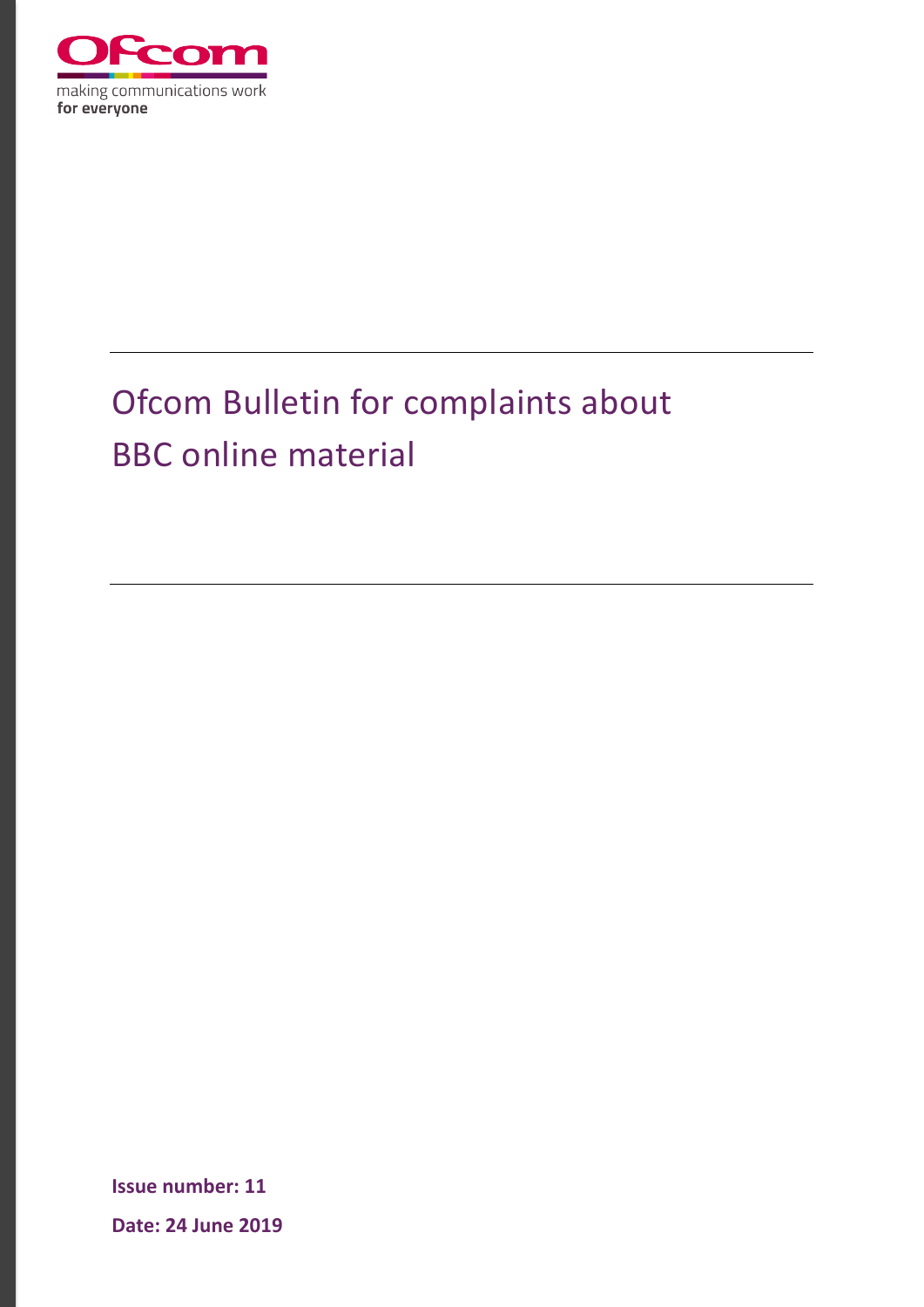## **Introduction**

**.** 

This Bulletin reports on complaints made to Ofcom about the BBC's online material. It gives the outcome of Ofcom's consideration on each complaint received and where relevant, provides Ofcom's opinion on whether the BBC observed the relevant standards for its online material.

Under the BBC's Charter and Agreement, set by Government and Parliament, the BBC is responsible for the editorial standards of its online material. Ofcom has a responsibility to consider and give an opinion on whether the BBC has observed relevant editorial guidelines in its online material<sup>[1](#page-1-0)</sup>. This came into effect with the Digital Economy Act on 27 April 2017.

Online material means content on the BBC's website and apps. This includes written text, images, video and sound content. It does not extend to social media, Bitesize, BBC material on third party websites and World Service content, among other things.

[Ofcom's published arrangements and procedures for handling complaints about BBC online material](https://www.ofcom.org.uk/consultations-and-statements/ofcom-and-the-bbc/bbc-online-material) can be found on the Ofcom website. These documents contain more information about the types of complaints we will consider and the process we will normally follow when handling complaints.

Complaints about BBC online material must follow the 'BBC First' approach, where they are made to the BBC in the first instance. If a complainant is not satisfied with the BBC's final response to a complaint about its online material, they may seek an independent opinion on it from Ofcom.

Unlike our role regulating the standards of BBC broadcasting and on demand programme services (such as the BBC iPlayer), Ofcom has no enforcement powers for BBC online material.

<span id="page-1-0"></span> $1$  This does not include content on BBC on demand programme services (such as the BBC iPlayer), which must comply with relevant rules in Ofcom'[s Broadcasting Code.](https://www.ofcom.org.uk/tv-radio-and-on-demand/broadcast-codes/broadcast-code)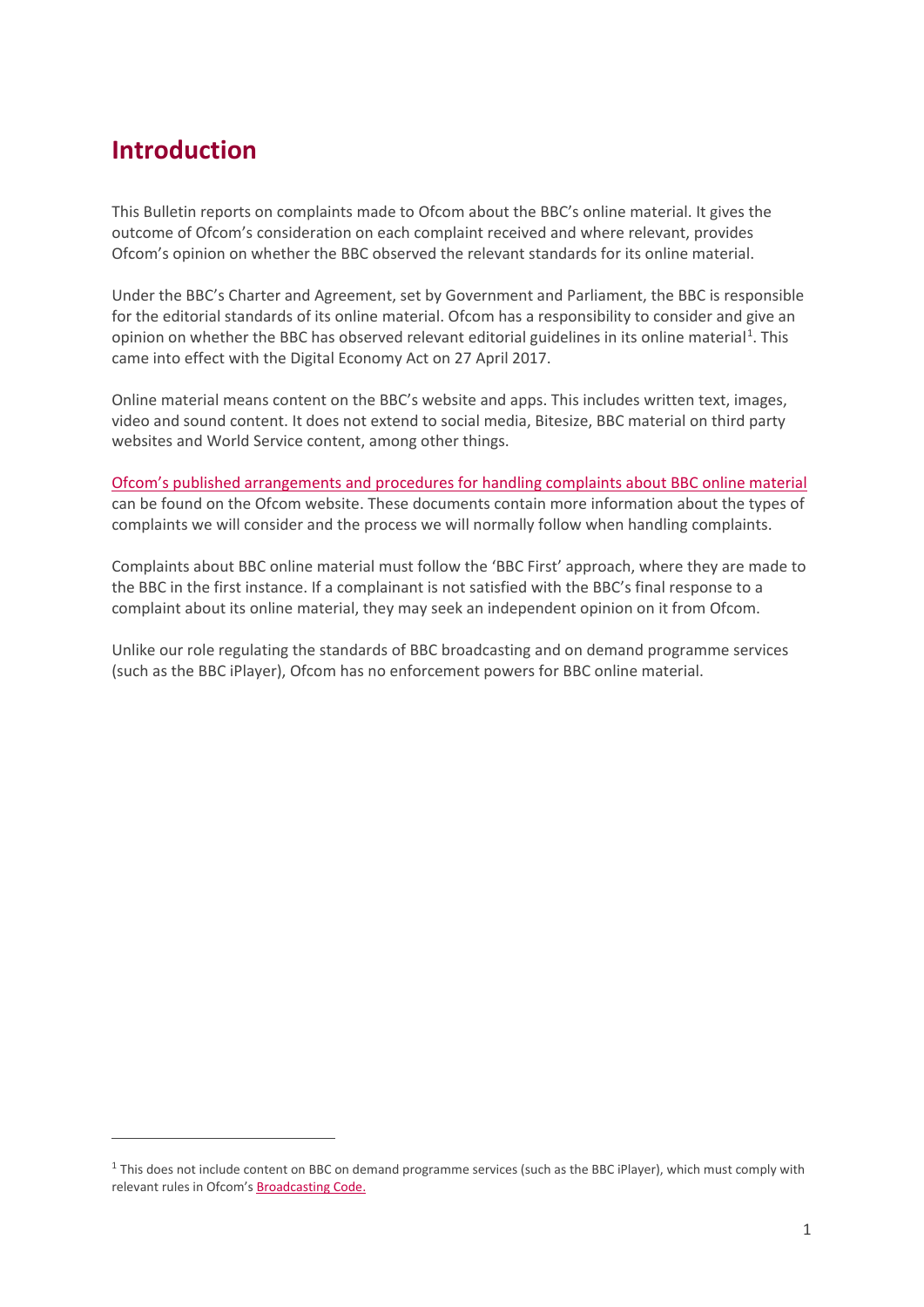## **Complaints assessed, not accepted**

## **Closed between 20 April 2019 and 14 June 2019**

Below is an alphabetical list of complaints which, after careful assessment, Ofcom considered did not raise substantive issues under the relevant BBC editorial guidelines that warranted further consideration by Ofcom.

[More information about how Ofcom assesses complaints about BBC online material.](https://www.ofcom.org.uk/__data/assets/pdf_file/0022/101893/bbc-online-procedures.pdf)

| <b>BBC online material</b>               | Date <sup>2</sup> | Category     | <b>Number of</b><br>complaints |
|------------------------------------------|-------------------|--------------|--------------------------------|
| BBC News website: 3 ways to fight        | 24/01/2019        | Accuracy     |                                |
| racism and sexism in video games         |                   |              |                                |
| BBC News website: Coverage of            | 08/03/2019        | Impartiality |                                |
| International Women's Day                |                   |              |                                |
| <b>BBC News website: Earth Hour:</b>     | 30/03/2019        | Impartiality | 1                              |
| Switching off lights to save the planet  |                   |              |                                |
| BBC News website: Syria conflict: Bolton | 16/01/2019        | Accuracy     | 1                              |
| says US withdrawal is conditional        |                   |              |                                |
| BBC News website: Syria war: 'IS suicide | 16/01/2019        | Accuracy     | 1                              |
| bomber' kills US troops in Manbij        |                   |              |                                |
| BBC News: Teen admits sex with           | 16/02/2007        | Accuracy     |                                |
| schoolgirls                              |                   |              |                                |
| BBC News website: US stops all aid to    | 01/02/2019        | Accuracy     |                                |
| Palestinians in West Bank and Gaza       |                   |              |                                |

#### Complaints about BBC online material

 $\overline{a}$ 

<span id="page-2-0"></span><sup>&</sup>lt;sup>2</sup> This is the date the complainant first became aware of the online material. In the event that the complainant does not specify a date, we use the date that the article was published.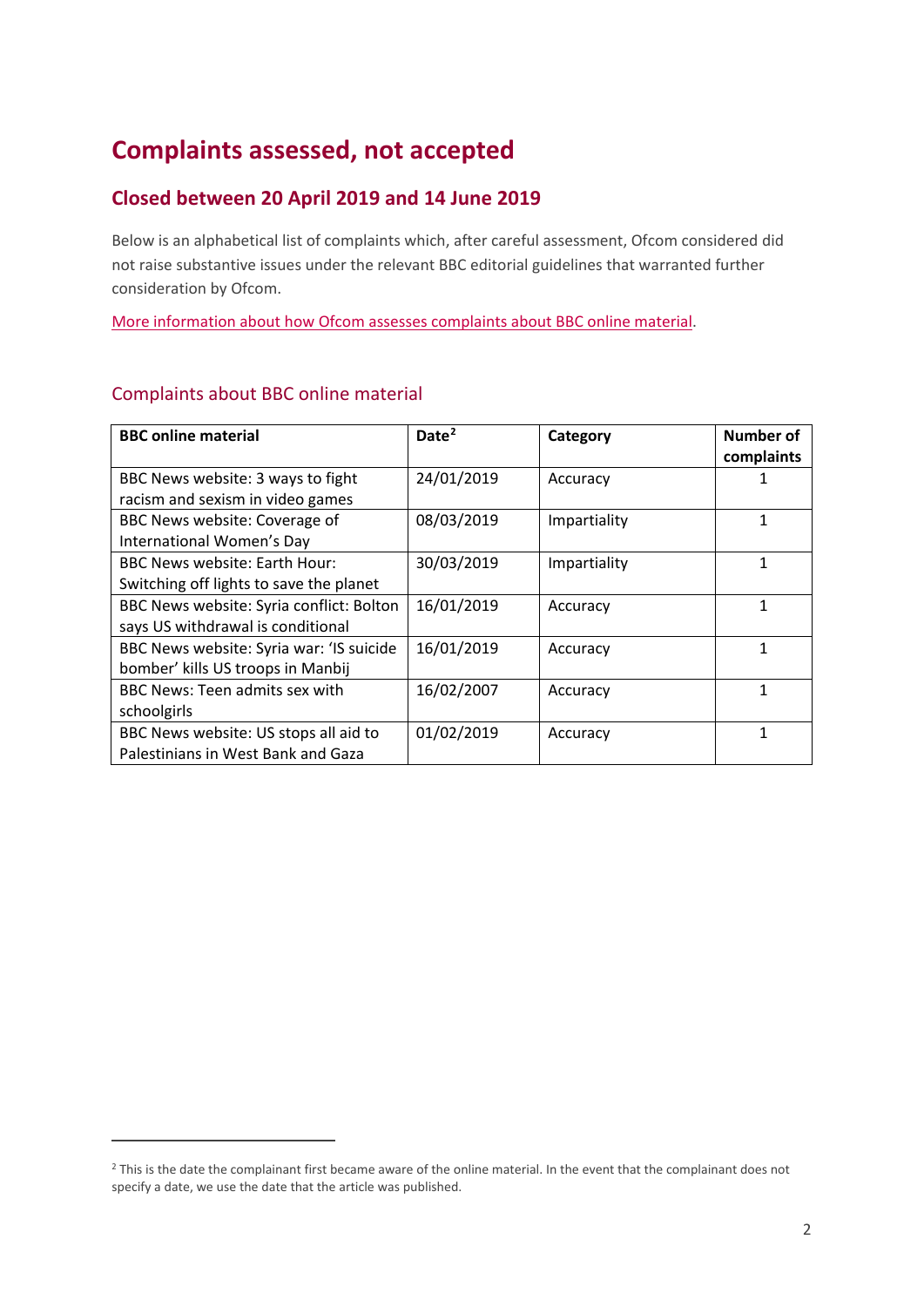## **BBC First**

 $\overline{a}$ 

### **Complaints closed between 20 April 2019 and 14 June 2019**

#### Complaints about BBC online material, made to Ofcom in the first instance

The table below is an alphabetical list of complaints about the BBC's online material which Ofcom has not assessed. This is because Ofcom only considers complaints about the BBC's online material if the complainant has already complained to the BBC and the BBC has reached its final view on the complaint. The complaints in this table were made to Ofcom before completing the BBC's process.

| <b>BBC online material</b>                  | Date <sup>3</sup> | Category         | <b>Number of</b><br>complaints |
|---------------------------------------------|-------------------|------------------|--------------------------------|
| <b>BBC Bitesize: Tropical rainforests</b>   | 01/04/19          | Harm and Offence | $\mathbf{1}$                   |
| <b>BBC News website</b>                     | 21/04/19          | Accuracy         | $\mathbf{1}$                   |
| <b>BBC News website</b>                     | 22/05/19          | Impartiality     | $\mathbf{1}$                   |
| <b>BBC News website</b>                     | 03/06/19          | Impartiality     | $\mathbf{1}$                   |
| <b>BBC News website</b>                     | 08/06/18          | Harm and Offence | $\mathbf{1}$                   |
| <b>BBC News website: #HotSoundGuy</b>       | 24/05/19          | Harm and Offence | $\mathbf{1}$                   |
| BBC News website: 2019 European             |                   |                  |                                |
| elections: What you need to know            | 16/05/19          | Impartiality     | $\mathbf{1}$                   |
| <b>BBC News website: Activists storm</b>    |                   |                  |                                |
| Yekaterinburg Russia park in protest        |                   |                  |                                |
| against new church                          | 16/05/19          | Impartiality     | $\mathbf{1}$                   |
| BBC News website: BBC confirms first        |                   |                  |                                |
| Tory leadership debate                      | 06/06/19          | Impartiality     | $\mathbf{1}$                   |
| BBC News website: Brexit: Theresa May       |                   |                  |                                |
| defends 31 October delay to MPs             | 12/04/19          | Impartiality     | $\mathbf{1}$                   |
| <b>BBC News website: Brexit: Withdrawal</b> |                   |                  |                                |
| Agreement Bill 'should include public       |                   |                  |                                |
| vote'                                       | 18/05/19          | Accuracy         | $\mathbf{1}$                   |
| <b>BBC News website: European Election</b>  |                   |                  |                                |
| 2019: UK results in maps and charts         | 24/05/19          | Accuracy         | $\mathbf{1}$                   |
| <b>BBC News website: European Election</b>  |                   |                  |                                |
| 2019: UK results in maps and charts         | 27/05/19          | Impartiality     | $\overline{2}$                 |
| BBC News website: How do European           |                   |                  |                                |
| elections work?                             | 12/04/19          | Accuracy         | $\mathbf{1}$                   |
| BBC News website: How do European           |                   |                  |                                |
| elections work?                             | 12/04/19          | Accuracy         | $\mathbf{1}$                   |
| BBC News website: Labour MPs urge           |                   |                  |                                |
| more action against anti-Semitism           | 04/02/19          | Accuracy         | $\mathbf{1}$                   |
| BBC News website: Local elections: A        |                   |                  |                                |
| bitter flavour for Labour and Tories        | 04/05/19          | Impartiality     | $\mathbf{1}$                   |

<span id="page-3-0"></span><sup>&</sup>lt;sup>3</sup> This is the date the complainant first became aware of the online material. In the event that the complainant does not specify a date, we use the date that the article was published.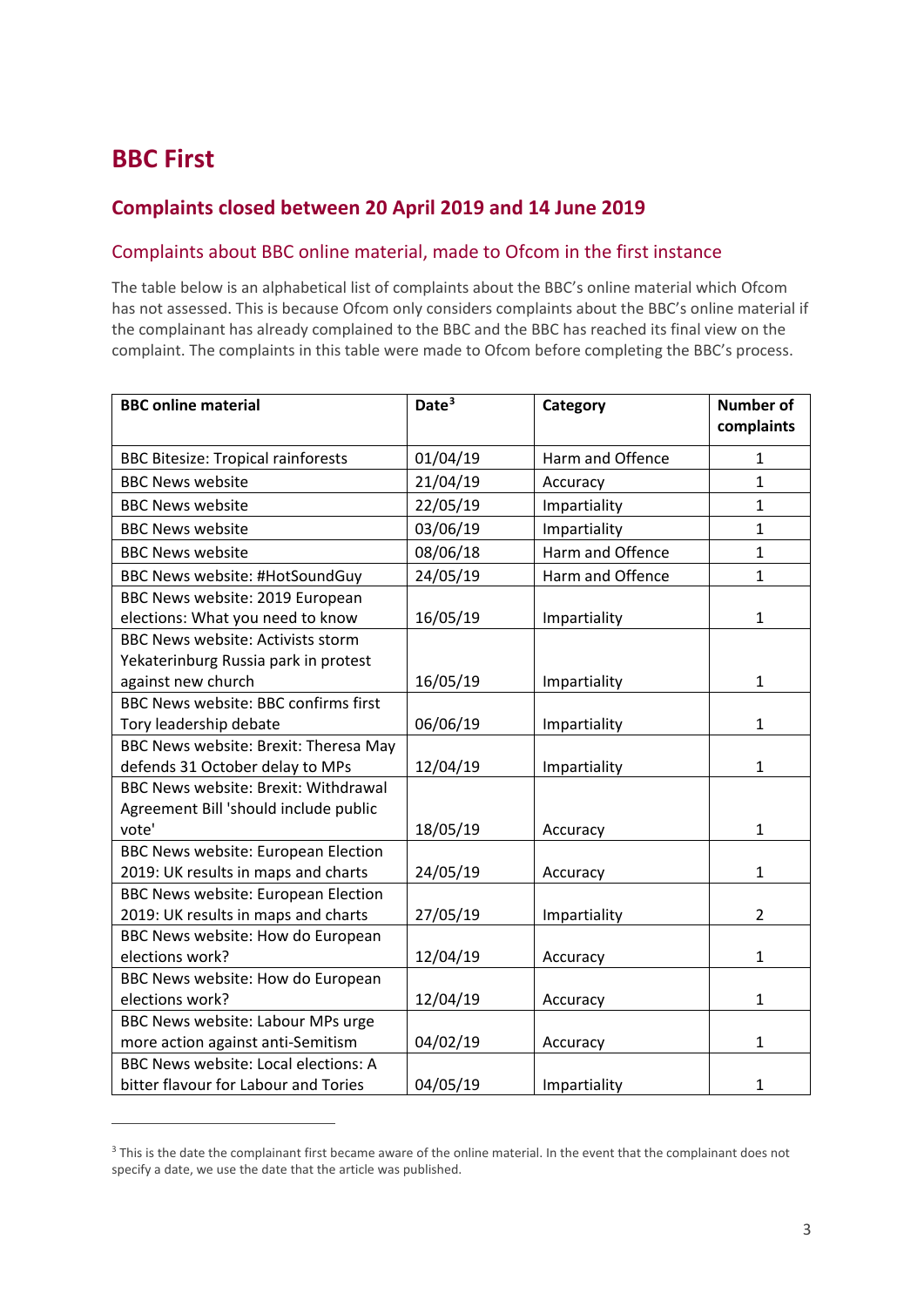| <b>BBC online material</b>               | Date $3$ | Category                      | Number of<br>complaints |
|------------------------------------------|----------|-------------------------------|-------------------------|
| BBC News website: New York abortion      |          |                               |                         |
| law: Why are so many people talking      |          |                               |                         |
| about it?                                | 19/05/19 | Impartiality                  | 1                       |
| BBC News website: Pet insurance          |          |                               |                         |
| payouts hit record of £785m              | 19/04/19 | Accuracy                      | 1                       |
| <b>BBC News website: Ramblers demand</b> |          |                               |                         |
| coastal path in Somerset reopens         | 28/11/17 | Accuracy                      | 1                       |
| BBC News website: What did we learn      |          |                               |                         |
| from the Bank of England?                | 28/11/18 | Accuracy                      | 1                       |
| <b>BBC Radio 5 Live and BBC website</b>  | 27/05/19 | Accuracy                      | 1                       |
| <b>BBC Sport website</b>                 | 18/05/19 | Accuracy                      | 1                       |
| BBC Sport website: Israel Folau sacked   |          |                               |                         |
| by Rugby Australia for social media post | 17/05/19 | Accuracy                      | 1                       |
| <b>BBC</b> website                       | 20/05/19 | Impartiality                  | 1                       |
| Newsround: Plastic: It's in the sea, in  |          |                               |                         |
| the sky and on the land                  | 24/04/19 | Accuracy                      | 1                       |
| Radio 1 Big Weekend website              | 12/03/19 | Accuracy                      | 1                       |
|                                          |          | <b>External Relationships</b> |                         |
| Top Gear Website                         | 12/05/19 | and Funding                   | 1                       |

## Out of remit complaints

The table below includes complaints which have not been assessed by Ofcom because they fall outside of Ofcom's remit under its arrangement with the BBC.

| <b>BBC online material</b>          | Date <sup>5</sup> | <b>Number of</b><br><b>Complaints</b> |
|-------------------------------------|-------------------|---------------------------------------|
| <b>BBC</b> complaints website       | 11/06/2019        |                                       |
| <b>BBC Politics Twitter account</b> | 27/05/2019        |                                       |
| Radio 1 Instagram account           | 11/04/2019        |                                       |
| Twitter                             | 08/05/2019        |                                       |

[More information about how Ofcom assesses complaints about BBC online material.](https://www.ofcom.org.uk/__data/assets/pdf_file/0022/101893/bbc-online-procedures.pdf)